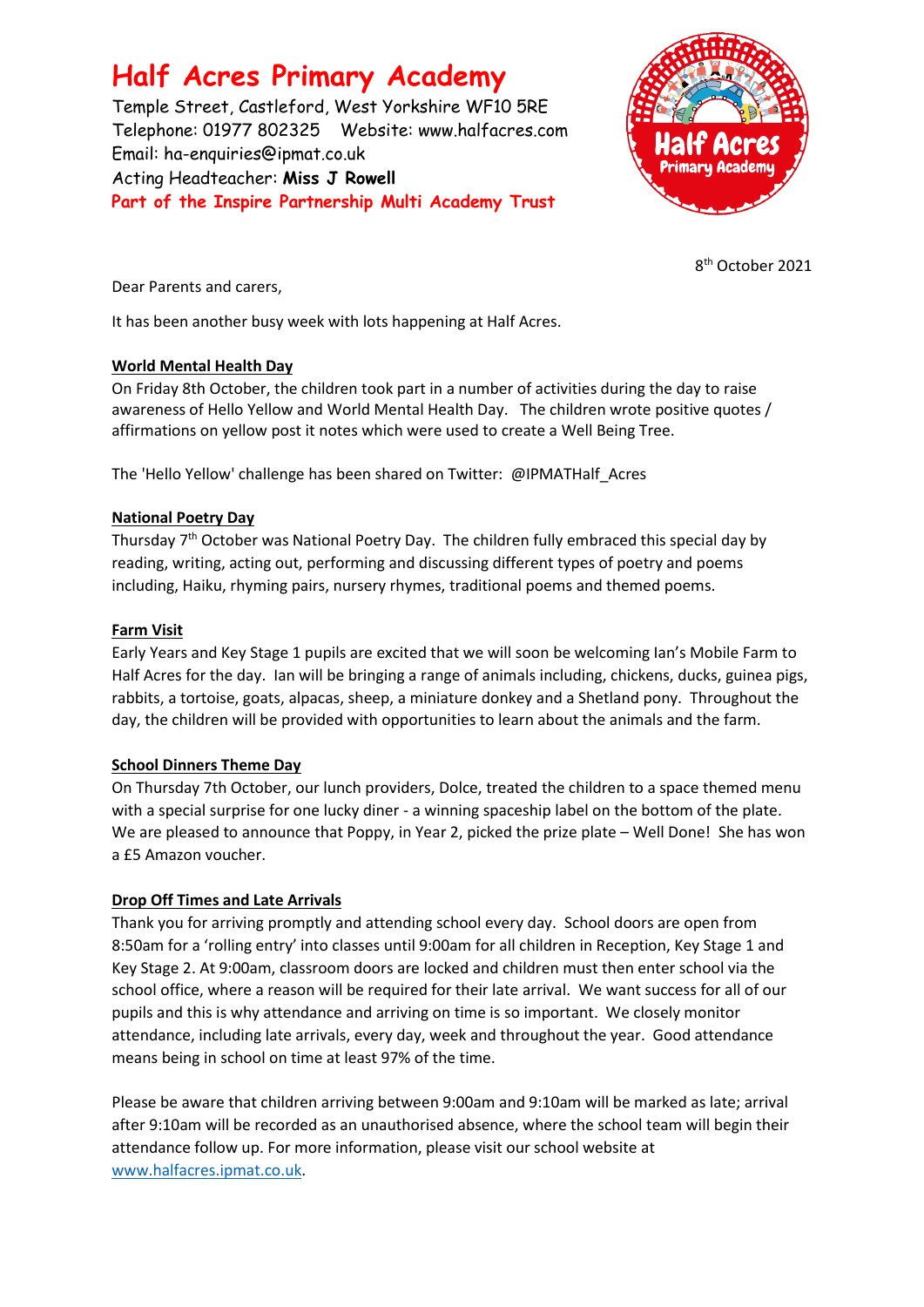#### **Risk Assessment**

Please can I remind parents that our current Risk Assessment is available to view on the school website. Key points to note are:

- Individuals must not attend school if they are unwell with coronavirus symptoms new continuous cough, a high temperature, or a loss of, or a change in, their normal sense of taste or smell.
- Individuals must not attend school within the 10 days following testing positive.
- Individuals who develop symptoms in school will be sent home and advised to take a PCR test in line with Public Health Advice.

## **Flu Immunisations**

Flu immunisations will take place on Wednesday 13<sup>th</sup> October. These will be administered by a trained professional to children in Reception to Year 6 whose parents have returned the permission slip.

# **Parent/carer consultations**

This term, we will be carrying out parent/carer consultations via telephone calls. These meetings are important so that teachers can communicate to you how your child has settled back into school, how they are achieving and to share their next steps. Calls will be during the week commencing 18<sup>th</sup> October. You are now able to book a 10 minute time slot with your child's teacher when you are dropping off / picking up.

#### **Attendance**

Class % Attendance this Week Nursery am 94.00% Nursery pm 92.00% YRM 93.73% YRN 95.83% 1K 96.71% 1W 96.67% 2C 97.73%  $\odot$ 2S 94.12%  $\overline{\mathbf{r}}$ 3AB 98.57% 3M 95.17% 4Mc 97.58%  $\bigodot$ 5BW 96.90% 5R 96.33% 6O 97.31%  $\odot$ Whole School 96.41%

We are pleased to share the weekly attendance for each class:

We have four classes this week who have achieved 97% or above attendance, we hope we can continue to improve on this next week, with even more classes achieving 97% or above. A special congratulations to Class 3AB  $\frac{1}{2}$  who have the highest percentage this week!